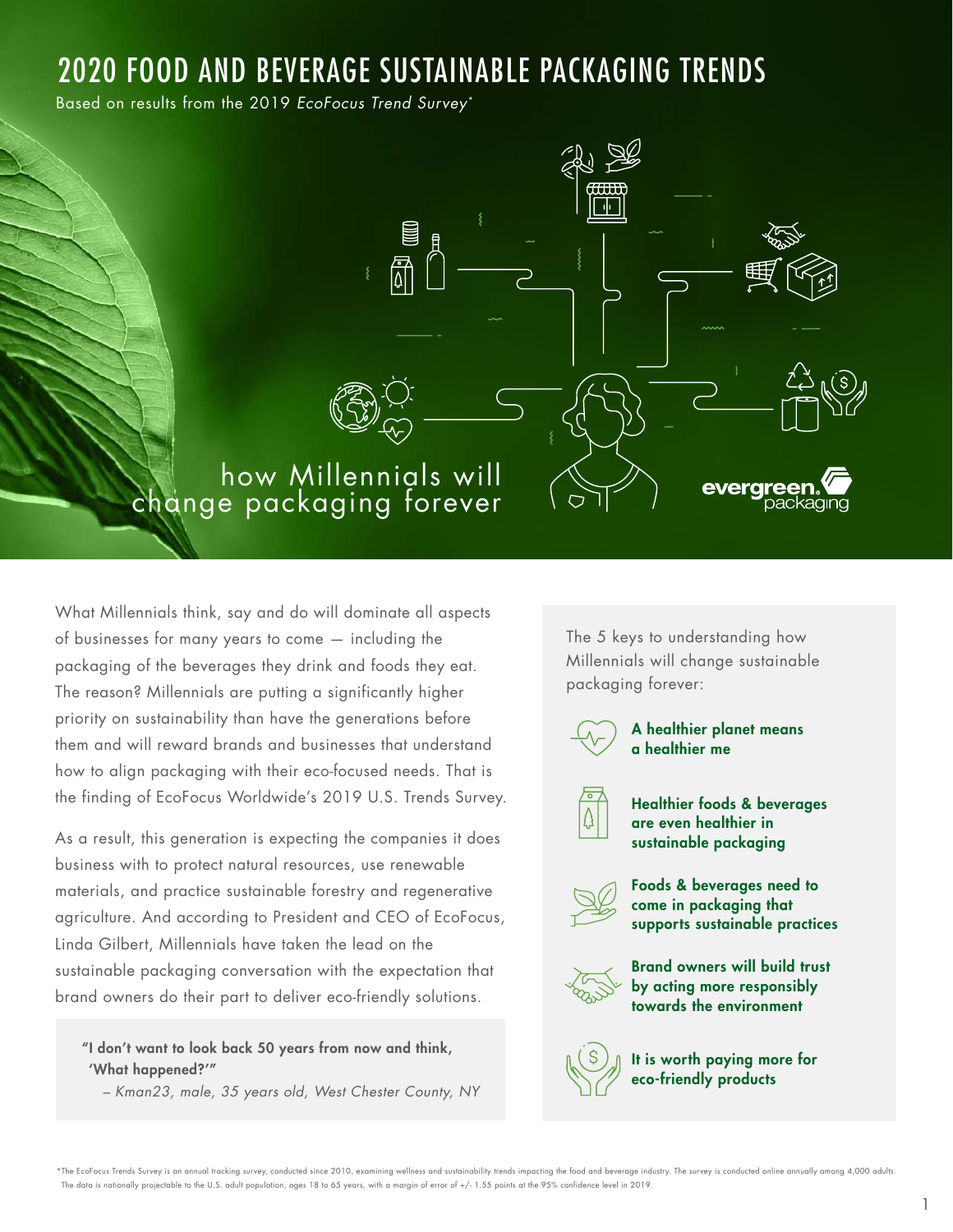# A healthier planet means a healthier me

The EcoFocus Trends Survey shows a strong belief among U.S. adults that "a healthier planet means a healthier me," with Millennials being the generation who feels this most strongly. More than three out of four Millennials agree or strongly agree that better personal health is a big benefit of an eco-friendly lifestyle, compared to 65% of baby boomers.

"Being eco-friendly can help ensure my health… and my family's as well."

> – dancegirl21, Female, 36 years old, Philadelphia, PA

Compared to other generations, Millennials see the strongest connection between being eco-friendly, being healthy, and having a better quality of life. Being eco-friendly is a way to improve their quality of life according to 80% of Millennials, nearly 10 percentage points more than baby boomers. That kind of eco-attitude transfers directly to their shopping habits and expectations.



# Healthier foods & beverages are even healthier in sustainable packaging

The EcoFocus Trends Survey shows that a majority of U.S. shoppers say healthier foods and beverages should meet healthier and more sustainable packaging standards.

At a rate higher than any other generation, Millennials agree that foods and beverages with healthier ingredient lists should use packaging materials that are healthier too. When making purchase decisions, they are positively influenced by a company's decision to use only packaging that is plant-based. Nearly 57% of Millennials say that they try to buy products in packaging that is made with plant-based materials.

#### MILLENNIALS EXPECT CLEAN, RECYCLABLE, PLANT-BASED

Shoppers feel that healthier foods and beverages should deliver a higher packaging standard. Shoppers expect clean label products to use healthier packaging that offers an alternative to plastic and is packaged with renewable or plant-based materials.

| 68% | <b>Total grocery shoppers</b><br>agree that foods and beverages with healthier ingredient lists should use<br>packaging materials that are healthier too | <b>71%</b><br>64% | for Millennials<br>for Boomers |
|-----|----------------------------------------------------------------------------------------------------------------------------------------------------------|-------------------|--------------------------------|
| 65% | agree that healthy beverage brands need to do a better job of providing                                                                                  | 69%               | for Millennials                |
|     | alternatives to plastic packaging                                                                                                                        | 60%               | for Boomers                    |
| 60% | are influenced when making purchase decisions by a company's decision to                                                                                 | 69%               | for Millennials                |
|     | use only packaging that is plant-based                                                                                                                   | 51%               | for Boomers                    |
| 59% | agree that natural and organic products need to do a better job of packaging                                                                             | 65%               | for Millennials                |
|     | their products with recyclable materials                                                                                                                 | 54%               | for Boomers                    |
| 47% | agree that they try to buy products in packaging that is made with                                                                                       | 57%               | for Millennials                |
|     | plant-based materials                                                                                                                                    | 32%               | for Boomers                    |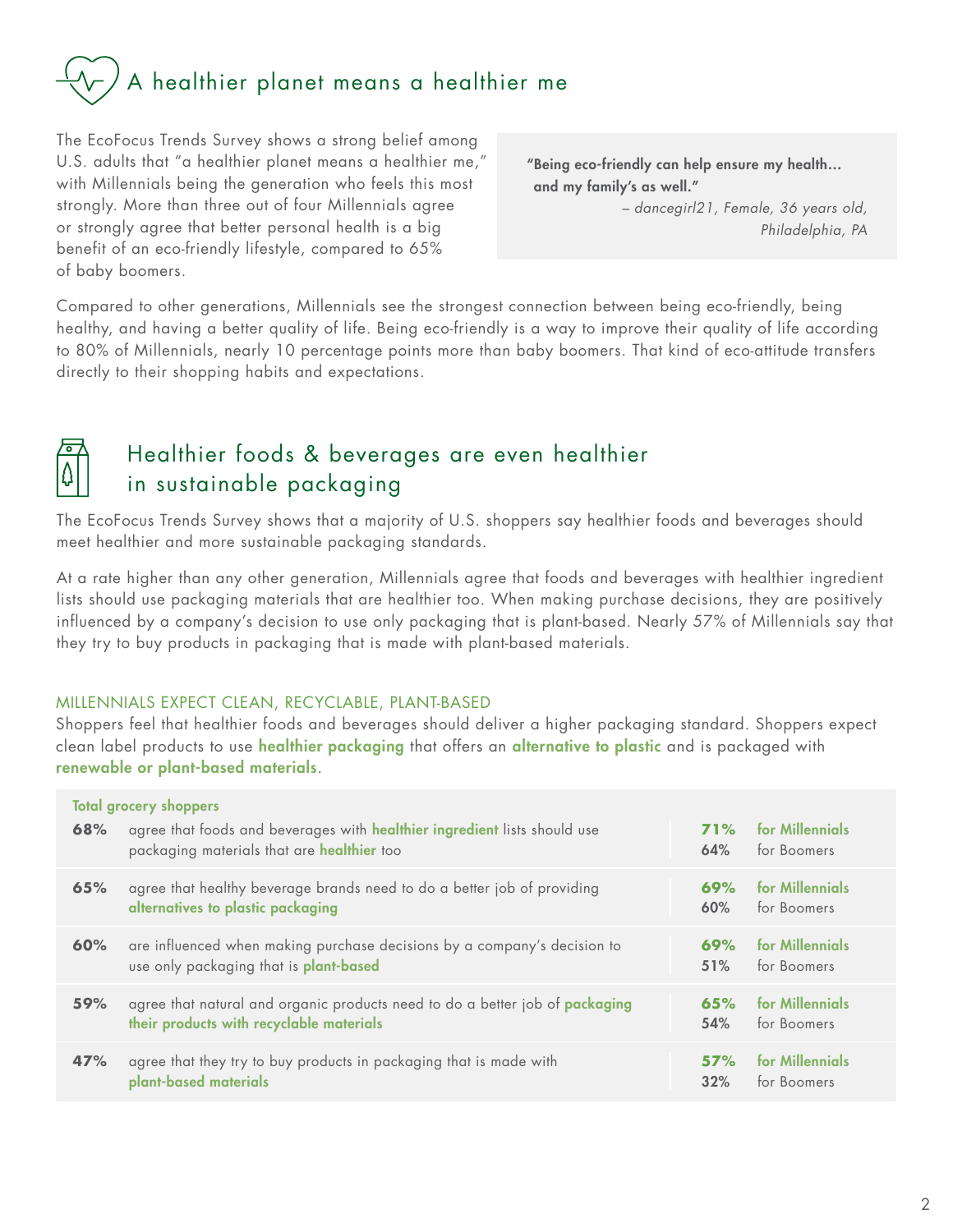#### ECO-FRIENDLY PACKAGING FITS WITH HEALTHY FOODS

| Perception of food & beverage containers fits well with healthy foods |                  |                    |                     |  |
|-----------------------------------------------------------------------|------------------|--------------------|---------------------|--|
|                                                                       | Grocery Shoppers | <b>Millennials</b> | <b>Baby Boomers</b> |  |
| Glass bottles or jars                                                 | 69%              | 73%                | 70%                 |  |
| <b>Refrigerated cartons</b>                                           | 52%              | 57%                | 47%                 |  |
| <b>Cardboard boxes</b>                                                | 50%              | 54%                | 46%                 |  |
| <b>Paper tubs</b>                                                     | 50%              | 52%                | 48%                 |  |
| Shelf-stable cartons                                                  | 47%              | 51%                | 42%                 |  |
| Paper cups                                                            | 46%              | 49%                | 41%                 |  |
| Flexible pouches                                                      | 38%              | 48%                | 24%                 |  |
| Aluminum cans                                                         | 42%              | 46%                | 39%                 |  |
| Plastic bottles                                                       | 38%              | 46%                | 27%                 |  |
| Plastic trays                                                         | 30%              | 40%                | 17%                 |  |
| Styrofoam trays                                                       | 27%              | 37%                | 13%                 |  |
| Styrofoam cups                                                        | 26%              | 35%                | 10%                 |  |



### Foods & beverages need to come in packaging that supports sustainable practices

Social-media-savvy Millennials have a demonstrated ability to effect changes in business's practices. The EcoFocus Trends Survey indicates that Millennials' focus on long-term sustainable solutions will be a gamechanger when it comes to packaging. While baby boomers feel positively about choosing products or services from companies whose packaging aligns with desirable practices such as recycling, the Millennial generation is calling for packaging that supports sustainable practices — particularly recyclable packaging made with renewable materials — or that is biodegradable, compostable or plant-based.

"Simple things add up — like using paper over plastic, reusing products that are intended to be disposable or not using disposable products, or recycling products in my home."

– owItalon012, male, 26 years old, Tallahassee, FL

#### SHOPPERS CHOOSE PACKAGING THAT SUPPORTS DESIRABLE PRACTICES

Shoppers feel positive about choosing products or services from companies whose packaging aligns with desirable practices including recycled, renewable resources, as well as biodegradable, compostable, and plantbased packaging. This is especially the case with Millennials, who are more likely to view packaging in a positive light if it aligns with desirable practices.

Shoppers feel positive towards companies that only use packaging that is...



Millennials are the most likely group to say they support packaging that aligns with their values. Baby boomers are less likely to say so.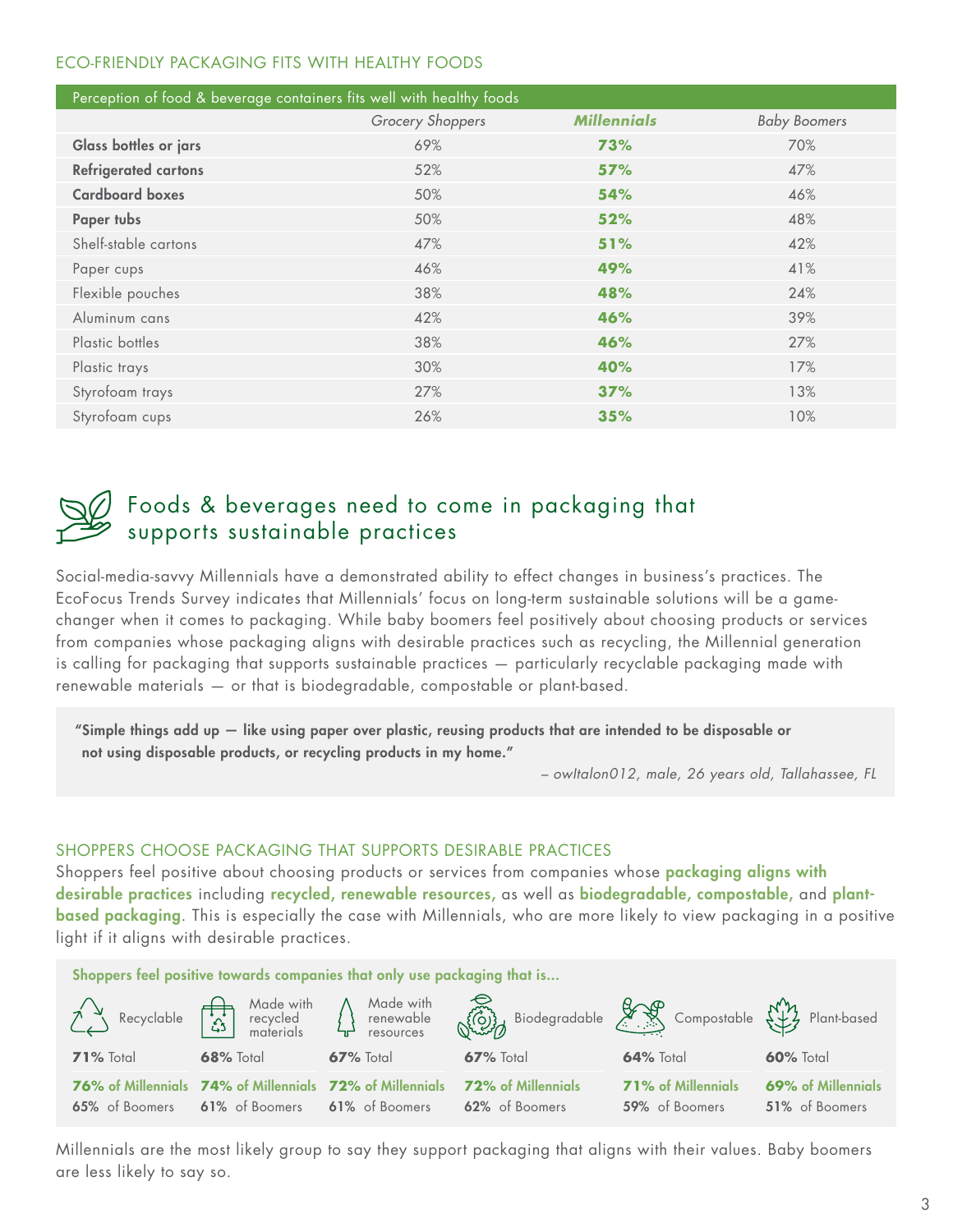The Millennial generation has an intense focus on sustainability that creates great innovation and communication opportunities for businesses and organizations. For those who make it easier for Millennials both to understand their company commitments to sustainable practices and to find the products they want in the packaging they want — well labeled — the rewards of brand loyalty should be long-lasting.

#### EVALUATING ECO-FRIENDLINESS OF PACKAGING

| Perception of food & beverage containers as extremely or very eco-friendly |                  |                    |                     |
|----------------------------------------------------------------------------|------------------|--------------------|---------------------|
|                                                                            | Grocery Shoppers | <b>Millennials</b> | <b>Baby Boomers</b> |
| Glass bottles or jars                                                      | 54%              | 59%                | 52%                 |
| Paper cups                                                                 | 43%              | 46%                | 39%                 |
| <b>Cardboard boxes</b>                                                     | 42%              | 44%                | 39%                 |
| Paper tubs                                                                 | 39%              | 43%                | 37%                 |
| Shelf-stable cartons                                                       | 35%              | 41%                | 25%                 |
| Aluminum cans                                                              | 34%              | 40%                | 29%                 |
| Refrigerated cartons                                                       | 35%              | 40%                | 29%                 |
| Flexible pouches                                                           | 28%              | 38%                | 15%                 |
| Plastic bottles                                                            | 25%              | 32%                | 14%                 |
| Plastic trays                                                              | 23%              | 32%                | 10%                 |
| Clear bottle carafes                                                       | 23%              | 30%                | 12%                 |
| Styrofoam cups                                                             | 22%              | 30%                | 7%                  |
| Styrofoam trays                                                            | 21%              | 30%                | 7%                  |

## Brand owners will earn trust by acting responsibly towards the environment

This is a generation which supports choice more than restrictions in most areas of their lives and does not tend to trust institutions as much as baby boomers. Still, the EcoFocus Trends Survey shows that Millennials do think companies can and should do more.

This generation is particularly sensitized to climate change and expects action from brands and retailers. Compared to baby boomers, Millennials are significantly more likely to be EXTREMELY concerned about the threat of climate change at 43% vs 32% for boomers.

Millennials want these institutions to be selective about what is on the store shelf and to offer a greater variety of favorite foods and beverages in sustainable packaging. They see a role for brands, when it comes to consumer education, in how to dispose of packaging responsibly, and for retailers in making eco-friendly shopping decisions easier for the consumer.

"Businesses need to be conscientious of the packaging and items they use in their packaging and keep it all to a minimum, and use mainly eco-friendly options."

– Sdrimones, male, 32 years old, Jersey City, NJ

#### SHOPPERS WANT TO LEARN FROM MANUFACTURERS AND RETAILERS

Shoppers are eager to learn from consumer packaged goods companies when it comes to recycling and disposal directions for products as well as general information such as making eco-friendly choices. Shoppers feel positive toward companies who are educating consumers on ways to be eco-friendly.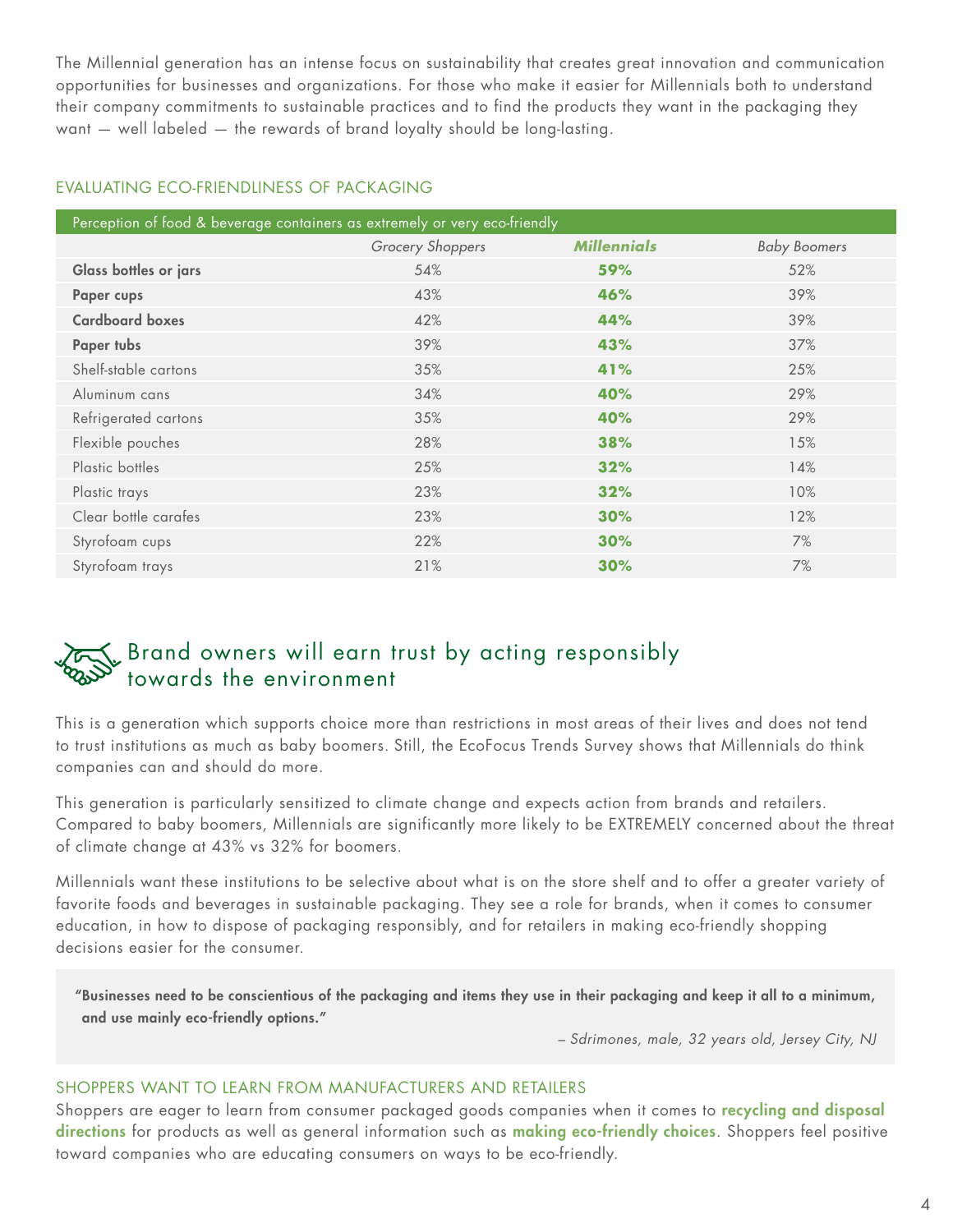| <b>Opportunities</b> |                                |                                                                                                                              |  |
|----------------------|--------------------------------|------------------------------------------------------------------------------------------------------------------------------|--|
| 75%<br>73%           | for Millennials<br>for Boomers | agree that manufacturers need to do a better job at making recycling directions &<br>information more prominent on packaging |  |
| 75%<br>72%           | for Millennials<br>for Boomers | agree that manufacturers need to do a better job at telling shoppers how to recycle or<br>dispose of their packaging         |  |
| 76%<br>67%           | for Millennials<br>for Boomers | feel positive towards companies who are educating consumers on ways to be eco-friendly                                       |  |
| 62%<br>38%           | for Millennials<br>for Boomers | agree that retailers are doing a good job of making it easier to make eco-friendly choices                                   |  |

#### MILLENIALS FAVOR SUSTAINABILITY-MINDED COMPANIES

Millennials are significantly more likely than baby boomers to be influenced in their shopping decisions by corporate commitments to sustainable practices:

|                                                      | Millennials influenced by corporate efforts around                                                                                                                                                                                                                                                                                                                                                                                     |                                               |                                                                                                    |
|------------------------------------------------------|----------------------------------------------------------------------------------------------------------------------------------------------------------------------------------------------------------------------------------------------------------------------------------------------------------------------------------------------------------------------------------------------------------------------------------------|-----------------------------------------------|----------------------------------------------------------------------------------------------------|
| $-\left(\frac{1}{2}\right)^2$ Reducing<br>pollution  | $\rightarrow$ $\frac{1}{\sqrt{1-\frac{1}{\sqrt{1-\frac{1}{\sqrt{1-\frac{1}{\sqrt{1-\frac{1}{\sqrt{1-\frac{1}{\sqrt{1-\frac{1}{\sqrt{1-\frac{1}{\sqrt{1-\frac{1}{\sqrt{1-\frac{1}{\sqrt{1-\frac{1}{\sqrt{1-\frac{1}{\sqrt{1-\frac{1}{\sqrt{1-\frac{1}{\sqrt{1-\frac{1}{\sqrt{1-\frac{1}{\sqrt{1-\frac{1}{\sqrt{1-\frac{1}{\sqrt{1-\frac{1}{\sqrt{1-\frac{1}{\sqrt{1-\frac{1}{\sqrt{1-\frac{1}{\sqrt{1-\frac{1}{\sqrt{1-\frac{1}{\sqrt{$ | Sustainable                                   | Using only packaging that is made<br>of renewable resources such as<br>paper or other plant fibers |
| <b>78%</b> for Millennials<br><b>78%</b> for Boomers | <b>78%</b> for Millennials<br><b>75%</b> for Boomers                                                                                                                                                                                                                                                                                                                                                                                   | <b>72%</b> for Millennials<br>65% for Boomers | <b>72%</b> for Millennials<br>61% for Boomers                                                      |
|                                                      |                                                                                                                                                                                                                                                                                                                                                                                                                                        |                                               |                                                                                                    |

"Millennials will reward and be loyal to companies who make commitments to what they see as desirable behavior. And they are willing to boycott companies who behave poorly or act opportunistically," advises Linda Gilbert, CEO of EcoFocus Worldwide. "This is a generation who will themselves make positive environmental decisions and is willing to invest in the environment."

#### PAPER IS TOP OF MIND

Some shoppers make it a point to **choose paper packaging** when they are shopping for foods, beverages and other products. When it comes to recycling, the majority of shoppers say they recycle paper packaging including drive-through packaging, beverage cartons, cups and paper tubs.

| 46% | Shoppers choosing paper packaging                                          | 55% | for Millennials                    |
|-----|----------------------------------------------------------------------------|-----|------------------------------------|
|     | look for foods & beverages in packaging made entirely or mostly from paper | 33% | for Boomers                        |
| 48% | try to buy products in <b>packaging</b> that is mostly made of paper       | 39% | 57% for Millennials<br>for Boomers |

One area in which Millennials show a particular interest and strong feelings is that of sustainable forestry. Shoppers, particularly Millennials, want to support and to learn more about sustainable forestry and feel that by choosing paper packaging, they are helping to support sustainable forestry.

"The Millennials are recognizing that just because something is recyclable does not mean it is sustainable. The research suggests that the Millennials will lead the demand for recyclable or compostable packaging made with renewable materials, packaging practices that renew or protect natural resources, and production practices that are regenerative and sustainable," forecasts Linda Gilbert.